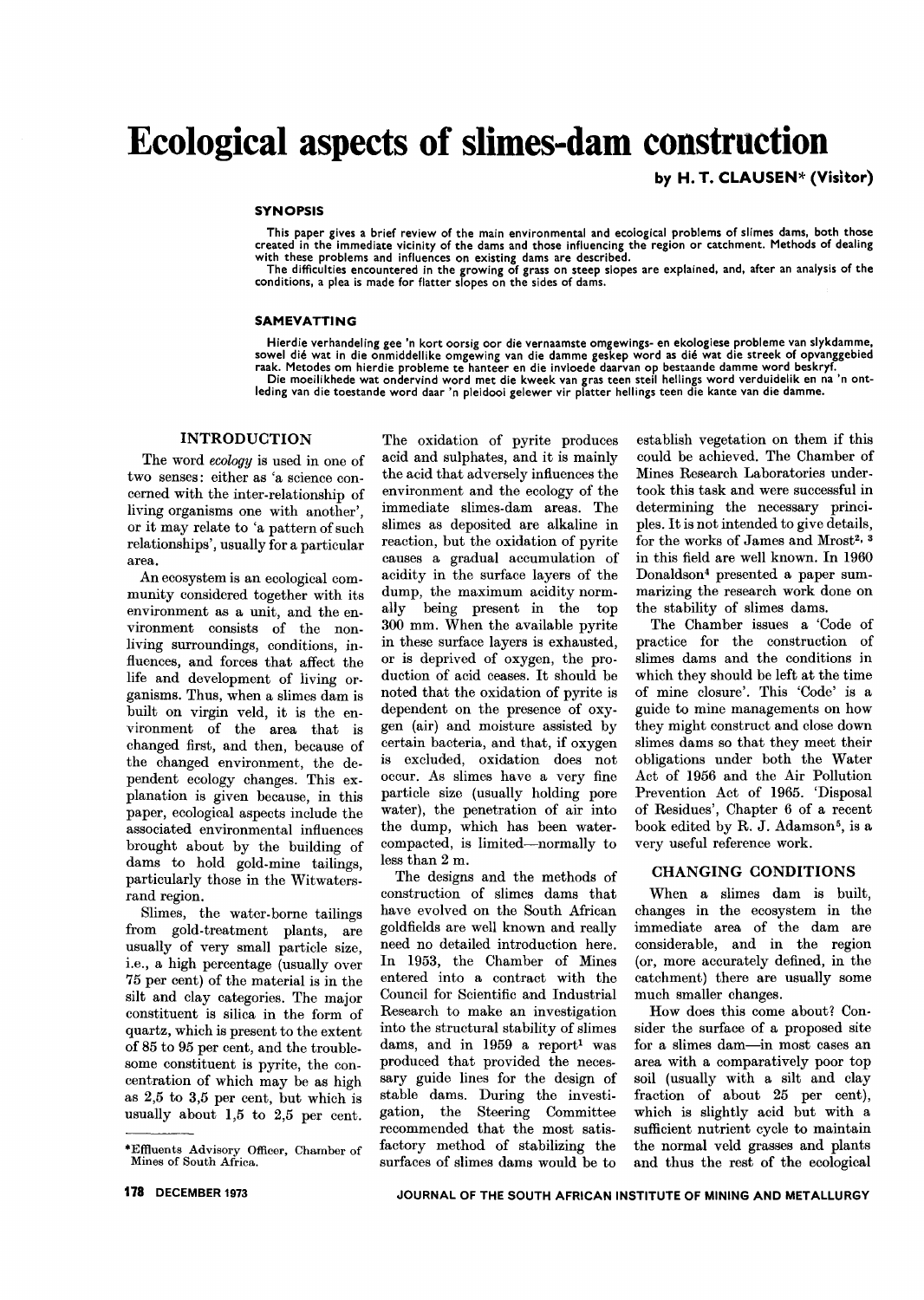chain. The grasses and plant-life prevent surface dust from becoming air-borne by wind, or reduce the amount of dust that does become air-borne, and also slow down the rainfall run-off, thus decreasing or preventing water erosion on the surface. Under normal conditions, not many solids are taken into solution in the run-off, but this depends on the local geological formations.

Then a slimes dam is constructed on this site. What happens? The barren, acid-producing water-borne tailings quickly drown and completely destroy any plant life, and the remnants of the ecosystem (small animals and bird life) move to neighbouring areas. Run-off of rain from a slimes dam takes up acid and dissolved solids (mainly sulphates) and then flows into the nearest stream. In the past (prior to 1964), during the operating life of a dam, the discharging of surplus water from the top, especially during storm periods, into a nearby water course was common practice. This put very considerable loads of acid and dissolved solids into the stream, and often completely destroyed the stream ecosystem for some distance. The first major action taken by the Mining Section of the Industrial Water Division of the Department of Water Affairs was to insist on the recycling of water from slimes dams, with the result that surplus top water and rain water are now recycled through the gold-recovery plants. It should be noted that the ecosystem in a stream is affected not only by run-off and silt from the sides of slimes dams, but usually very much more by mine underground water pumped to the surface and discharged to the stream.

# PAST AND PRESENT

Mining on the Witwatersrand commenced towards the end of the last century in the catchments of the Klip River (including Natalspruit) and the Suikerbosrand River (including Blesbokspruit), which have combined catchment areas of 5500 km2, and, since the start of mining, 72 km2 of slimes dams and sand dumps have been created.

The present practice, which takes ecological aspects into consider-

ation, is to secure the slimes dams and so prevent or reduce run-off of rain by providing water-holding areas for evaporation, on and around the dams, and to prevent or reduce dusty conditions by vegetating the slimes surfaces and minimizing wind erosion. First of all, an outer wall of slime (where this does not exist) is thrown round the top to prevent run-off from the top down the sides, and contour or paddock walls are built in the enclosed top area to make the storage and evaporation of water more effective. Where necessary and feasible, the sides are more suitably shaped, and paddocks are constructed at the bases of the sides to hold run-off from the sides. Vegetation is then established on the surfaces of the slimes dam. Before all this is done, suitable cut-off drains should be constructed round the slimes-dam site so that run-off and other waters from the up-slope side are diverted round the dam to prevent erosion and the up-take of pollutants.

Up to the present, more than 22 km2 have been grassed, and many slimes dams have been secured by the construction of evaporation areas to reduce or prevent run-off.

It may be asked whether these control measures are proving successful. To answer this, a survey of dissolved solids in the waters from the Benoni Dam and the Geduld Dam was undertaken (Fig. 1). In the catchment between these two dams, there are 10 km2 (4 square miles) of slimes-dam and sand-dump surfaces and 10 km (6 miles) of slime silt deposited on the valley floors draining to the Geduld Dam. It was therefore assumed that any increase in dissolved solids in the waters between these two dams was due to the dumps and the silt. (Note: Above the Benoni Dams, there are no dumps.)

In mid-1970, the Rand Water Board began a very comprehensive water-pollution survey, which included this catchment. In Fig. 2, the concentrations of dissolved solids (from this survey) in the waters of the Benoni and Geduld Dams (sample points 1 and 2 in Fig. 1) are shown. It will be seen that the concentrations of dissolved solids in the waters of the Benoni Dam are usually in the range of 500 to 600 mg/l, which is practically the same as that in the Benoni sewage effluents that flow into the dam.

Prior to 1970, when underground mine water was being pumped into the catchment, the dissolved solids content of the Geduld Dam discharge was about 5000 mg/I. Unfortunately, there are no continuous records for conditions prior to 1970. At the beginning of 1970, the pumping of mine water had practically ceased, and a great deal of work (grassing and securing of dumps) to control pollution had been and was being undertaken. It will be seen that the concentrations of dissolved solids in the Geduld Dam discharges dropped from over  $3000 \text{ mg/l}$  in mid-1970 to within the range of 500 to 600 at the beginning of 1972, and have continued to remain there.

During 1972, the Chamber of Mines made a survey of the concentrations of sulphates in the waters of these two dams and the same pattern was noted, i.e., there was not much difference between the two waters. The sulphate concentration in the Geduld Dam discharge is now less than 200 mg/l, whereas prior to 1970 it had been between 2000 and 3000 mg/I. (For domestic water supplies, the South African Bureau of Standards' recommended limit is 250 mg/l and the maximum allowable limit is 400 mg/I.)

Apart from the mining industry, the Government Departments of Water Affairs, of Health, and of Mines have been financing work on pollution control measures in the catchment, and, judging by the results the survey has shown so far, a considerable measure of success in pollution control is being achieved.

Samples of silt taken from stream beds indicate that, according to the normal erosion pattern of the past, the silts that are washed off slimes dams lose (by oxidation) practically all the available pyrite content within a distance of 5 km downstream.

To sum up the situation at present, the conditioning (by vegetation) of the surfaces of slimes dams and the reduction of the rainfall runoff by the construction of waterholding paddocks have so far shown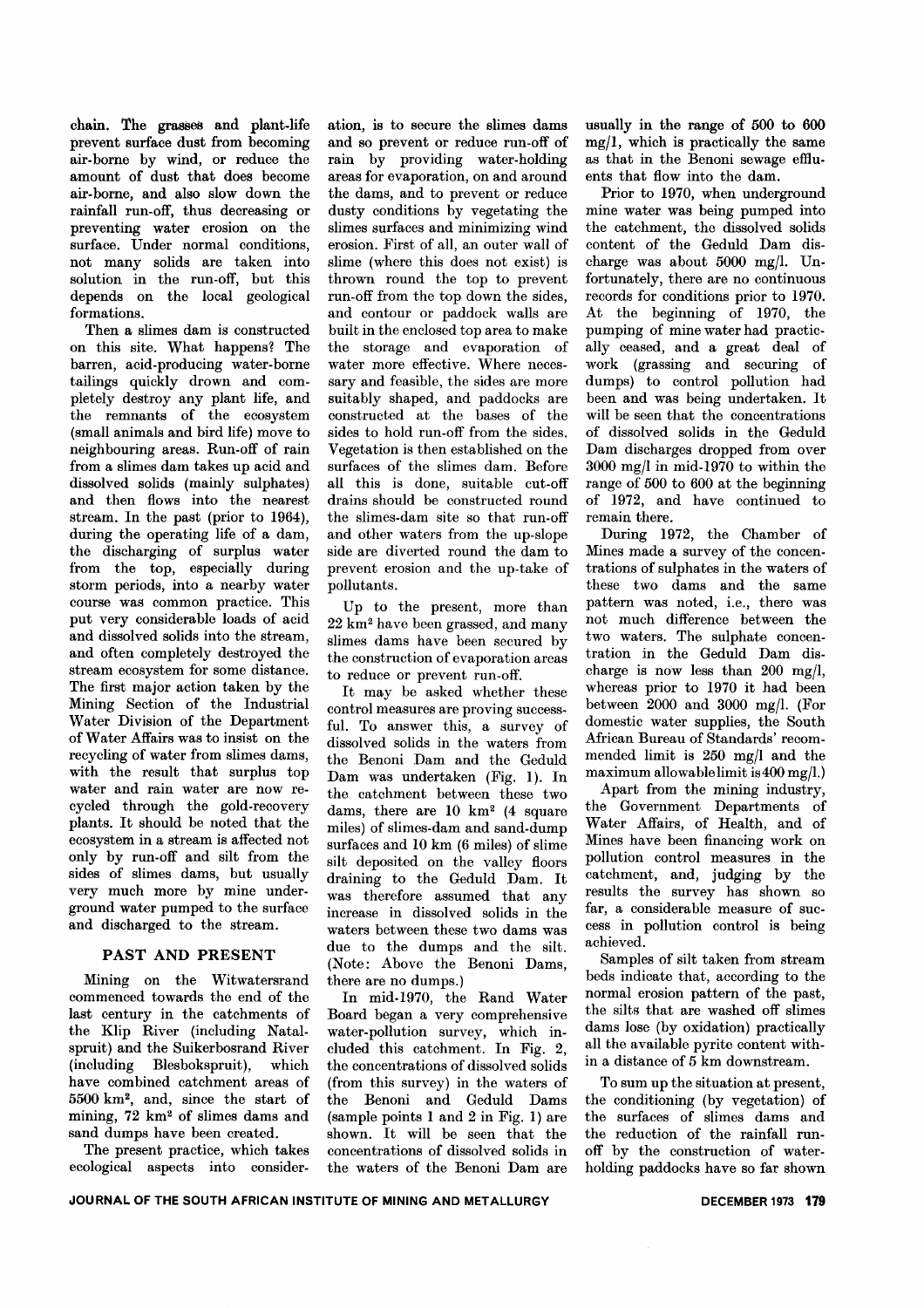

Fig. I

that ecological restoration requirements are being met.

# FUTURE

The establishment of vegetation on the surfaces of existing slimes dams has in most instances proved to be successful, except for the sides of the dams, especially when they are steep. Side slopes steeper than 1 in 1  $(45\degree)$  have sometimes been found on old existing dams. Acid conditions (due to evaporation and capillary action) have recurred and caused the failure of vegetation growth, but it appears that the major problems in maintaining growth are the physical conditions created by the slopes.

When the gradient is 1 in 1, the slope length is 1,41 times the horizontal, which thus reduces the effective annual rainfall on the Witwatersrand from 750 mm to 530 mm. On the other hand, when the gradient is 1 in 3, the slope length is 1,05 times the horizontal and the effective rainfall is reduced to 712 mm.

Soil erosion is dependent on runoff velocity for that particular runoff volume, and run-off velocity is dependent on the slope of the sides so that, the steeper the slope, the greater the velocity of run-off and the greater the amount of erosion.

As the oxidation of sulphides tends to cause particles to become cemented together, the permeability of oxidized slime is low, and this, coupled with high run-off velocity, causes the absorption of rain water on the sides to be very low.

The Government Mining Engineer originally suggested, as a guide to Mine Inspectors, that the slope of the outside walls of slimes dams should be between  $30^{\circ}$  and  $45^{\circ}$ , depending on the type of slime, conditions of ground, and rate of rise, and that, where the stability of the wall was in doubt, stepping-in at intervals to form ledges from 3 to 15 m or more wide should be resorted to.

In the Chamber's 'Code' of 1968, a gradient for the sides of 1 in 2  $(27°)$  was recommended for the following reasons.

- (a) The flatter the slope, the less difficult and less costly it would be to establish and maintain vegetation on the slope.
- (b) It is just possible for a crawler tractor to work on a slope of 1 in 2.
- (c) A general review of embankment construction revealed that motorway embankments in Europe were in the 1 in 2 range, but that there was a tendency to make these less steep where possible.

Incidental benefits include the following.

- (1) The flatter the slope, the greater the permissible slimes-dam height and therefore the greater volume of slime per unit area of land (for dams of reasonable size).
- (2) The flatter the slope, the greater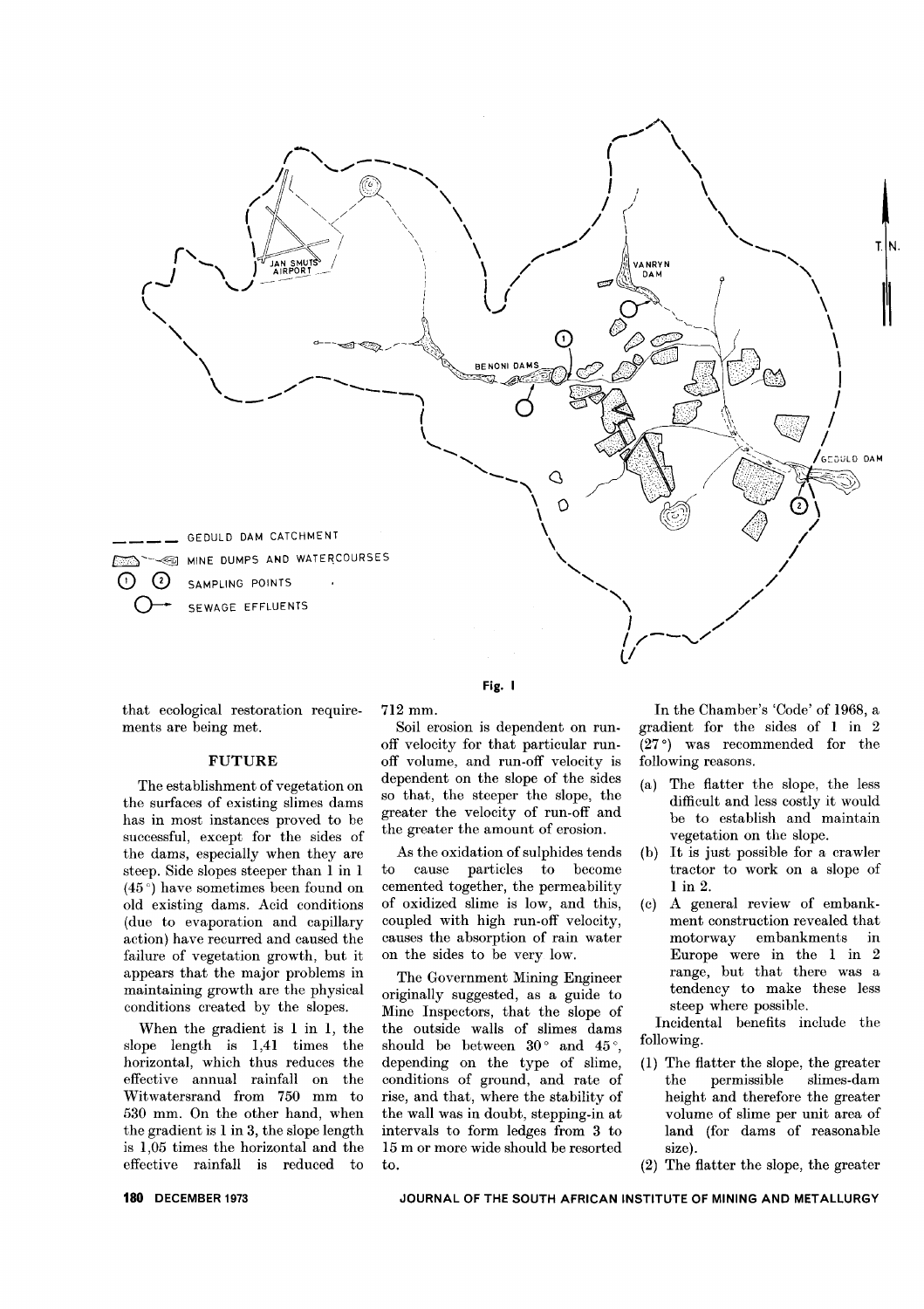the structural and surface stabilities, and the less critical the ground foundation conditions become.

A report6 by a committee set up in October 1971 by the Institution of Civil Engineers, London, states:

- 25. Vegetation on tips is closely linked
- to the gradients on the side slopes. 26. Planning authorities, in their con-ditions of consent to the con-struction of tips, in most cases require that the surfaces of tips be given some form of treatment and lay down the shapes of tips in the form of restrictions on heights and gradients.

In 1972, a report of the Canadian Department of Energy, Mines and Resources<sup>7</sup> states:

there has been no case of stable reclamation where the original slope is over 28

(Note: *Stable* here refers to surface stability-not structural sta-<br>bility.)

From present general world-wide  $\overline{G}$ <br>formation it ennears that for  $\Omega$ information it appears that, for information it appears that, for  $\frac{3}{2}$  2000<br>surface stability and aesthetic<br>reasons, it is preferable to construct  $\frac{10}{2}$ <br>(where economically feasible) em-<br>bankments with a slope in the 1 in  $\frac{20}{20}$ <br>3 range (1 reasons, it is preferable to construct (where economically feasible) embankments with a slope in the 1 in  $\frac{50}{10}$  3 range (18<sup>o</sup>).

In the CSIR report! on the structural stability of slimes dams, it is stated that, for any given strength and factor of safety, the permissible height will increase as the angle of the slope is decreased. Donaldson considers a cohesive strength of  $96 \text{ kN/m}^2$  (2000 lb/ft<sup>2</sup>) suitable for slime, and a factor of safety of 1,5 as safe for a structure such as a slimes dam. On the basis of these two premises, and by extrapolation of his results, the permissible slimes-dam heights for the angle of wall slope can be derived. RAND WATER BOARD SURVE These are shown in Fig. 3: for a 1 in 1 (45 $^{\circ}$ ) slope, the permissible height is 20 m; for a 1 in 2 (26 $^{\circ}$  30') slope, the height is 26 m; and, for a 1 in 3 slope (18 $^{\circ}$  30'), the height is 33 m.

For purposes of comparison, consider hypothetical cases of square slimes dams (on level ground) with bases of 500 m and 1000 m, and with side slopes of 1 in 1, 1 in 2, and 1 in 3. Cross-sections of these are shown in Fig. 4. Table I gives details of volumes of slimes and slime surface areas for these, and it will be seen that, within the range of slopes, the volume of slimes per ground unit area and per unit of slimes dam



TABLE I DETAILS OF HYPOTHETICAL SLIMES DAM  $\overline{1}$ 

| Wall slope                                                                                                                                                                                       | $1$ in $1$<br>(45°)     | $1$ in $2$<br>(26°30')  | $1$ in $3$<br>(18°30')  |
|--------------------------------------------------------------------------------------------------------------------------------------------------------------------------------------------------|-------------------------|-------------------------|-------------------------|
| Permissible height, m $\ldots$ , $\ldots$                                                                                                                                                        | 20                      | 26                      | 33                      |
| Slime volume, m <sup>3</sup><br>$500 \text{ m}$ side $\ldots$<br>$1000~{\rm m}$ side<br>and the second contract of the second                                                                    | 4 616 000<br>19 216 000 | 5 288 608<br>23 436 608 | 5 629 866<br>27 112 866 |
| Dam surface area, m <sup>2</sup><br>$500 \text{ m}$ side $\ldots$ $\ldots$ $\ldots$ $\ldots$ $\ldots$ $\ldots$                                                                                   | 265 898<br>1 032 458    | 260 966<br>1 023 268    | 258 575<br>1 019 267    |
| m <sup>3</sup> slime under m <sup>2</sup> dam surface<br>$500 \text{ m}$ side $\ldots$ $\ldots$ $\ldots$ $\ldots$ $\ldots$<br>$1000 \text{ m}$ side $\ldots$ $\ldots$ $\ldots$ $\ldots$ $\ldots$ | 17,4<br>18,6            | 20,3<br>22,9            | 21,8<br>26,6            |
| m <sup>3</sup> slime on m <sup>2</sup> ground surface<br>$500 \text{ m}$ side $\ldots$<br>$1000 \text{ m}$ side $\cdots$ $\cdots$ $\cdots$ $\cdots$ $\cdots$                                     | 18,5<br>19,2            | 21,2<br>23,4            | 22,5<br>27.1            |

JOURNAL OF THE SOUTH AFRICAN INSTITUTE OF MINING AND METALLURGY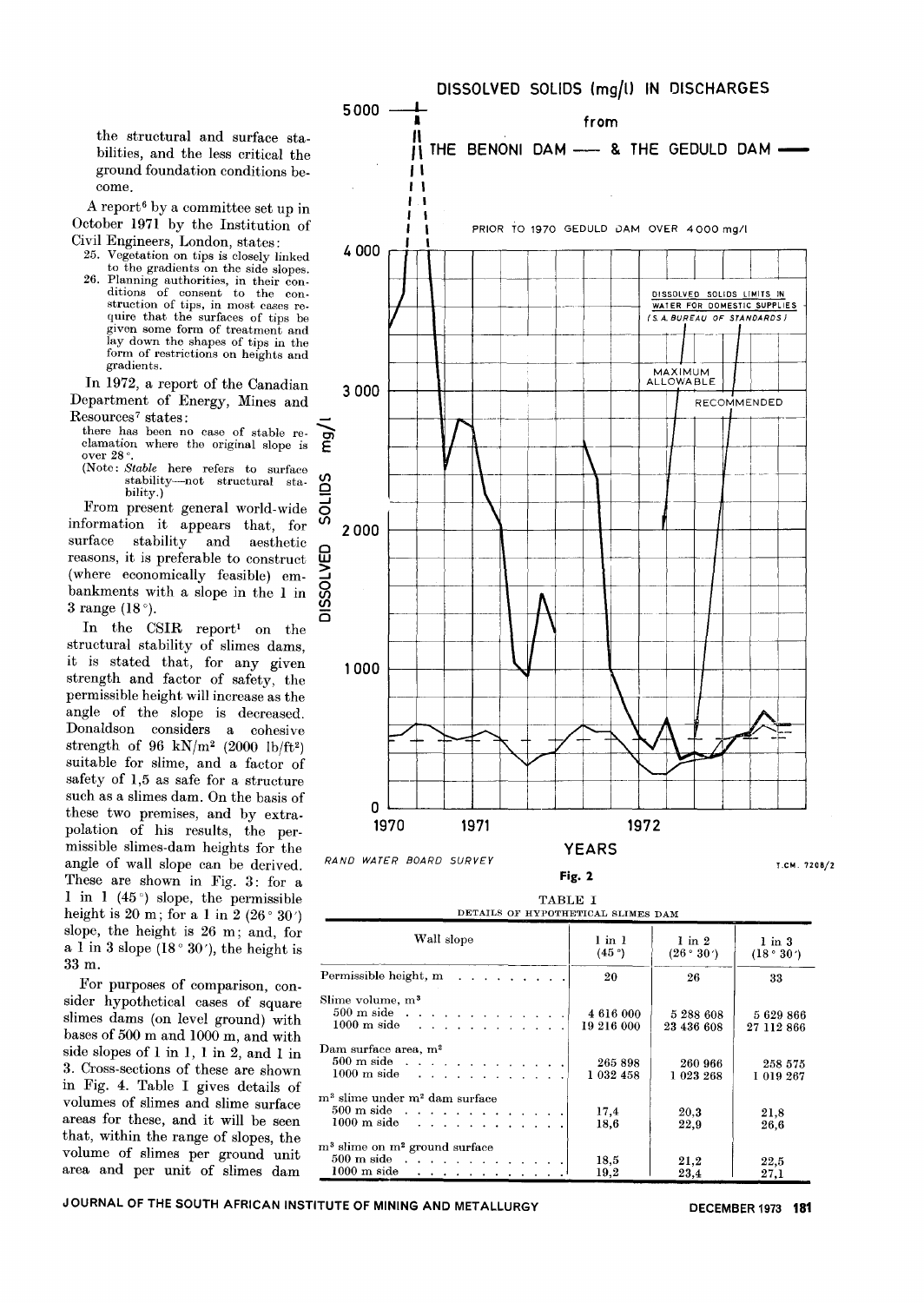

surface (including sides) becomes greater as the side slope angle decreases and the permissible height increases.

For the greatest chance of achieving a self-sustaining maintenancefree grass cover for new slimes dams, it is suggested that the side slopes should have a gradient of approximately 1 in 3. Each slimes dam has to be designed to suit local requirements and topography. Unless the site is fairly level, the dam should be built with its long di. mension on the contour, and it has been suggested that, for aesthetic reasons, the use of right angles or acute angles at the corners should be

avoided, and the corners and top edges should be rounded. When land is acquired for slimes dams, these requirements should be borne in mind.

It is debatable whether expenditure is justified on attempts to establish vegetation on the surfaces of old abandoned slimes dams with steep sides and hard surfaces, and with paddocks to hold run-off water at the base of the walls.

# **COSTS**

A broad overall cost picture is given in Table H.

|                                     | TABLE II |                    |  |
|-------------------------------------|----------|--------------------|--|
| ESTIMATED RANGES OF COST AT PRESENT |          |                    |  |
|                                     |          | (PER TONNE MILLED) |  |
|                                     |          |                    |  |

| Total reduction costs                                                                    | Cents                                  |  |
|------------------------------------------------------------------------------------------|----------------------------------------|--|
| (including slimes-dam costs)                                                             | 90 to 110                              |  |
| Slimes-dam costs<br>Preliminary construction<br>Operating costs<br>Securing and grassing | $1$ to $2$<br>$1$ to $2$<br>$1$ to $2$ |  |

From these it will be seen that the cost of dealing with the ecological aspects of slimes dam construction (securing and grassing) increases slimes-dam costs by about 50 per cent, and represent between 1 and 2 per cent of the total reduction costs. These figures are for existing well-designed dams. For dams on old existing mines on which problem conditions have been created in the past, the costs of grassing are usually higher, and the old mines find these additional charges very burdensome.

Practically all costs incurred on slimes dams (including securing and grassing) can be charged to working costs. It should be remembered that, as it is not possible to grass slime surfaces in the early stages of dam construction because of formation of acid, it is permissible for mines to set aside, in approved trust funds, monies chargable to present working costs but to be used on this work at a later stage. Paying for higher standards cannot be considered inflation; higher costs for the same standards create inflation.

An alternative title for this short paper could have been 'Slimes dams and the environment'. Today, when conservation of the environment is uppermost in people's minds, the concluding paragraph of an article